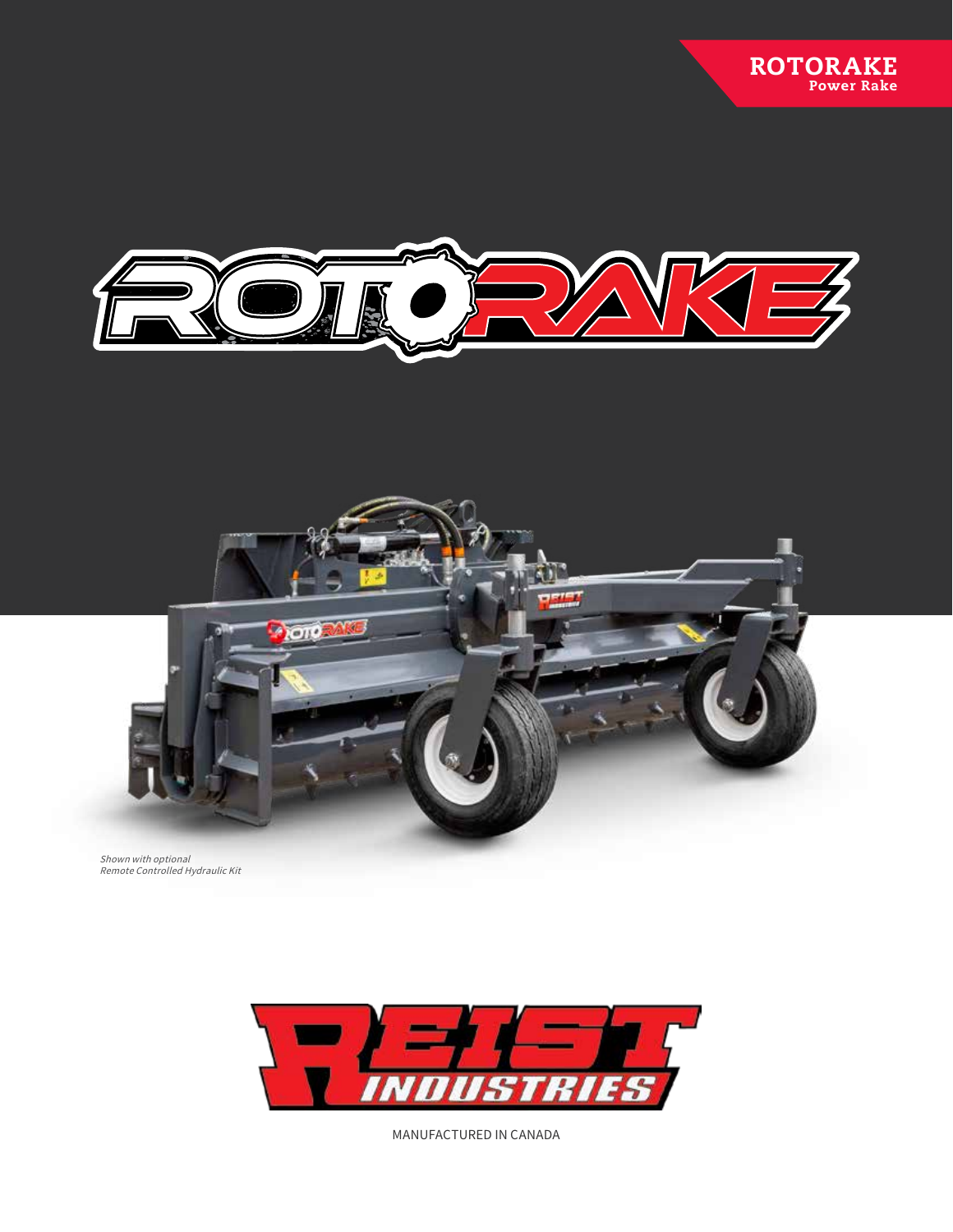

The RotoRake from Reist Industries is a hydraulically driven power rake with features such as the dual motor design, 25° angle and 28° tilt, and bi-directional motor. With features like that, you can rest assured that the RotoRake will give you a quality result.

Pulverizing soil, leveling and finish grading top soil and gravel, removing debris, creating ditches and swales, and even scarifying ice in the winter has never been easier with the RotoRake from Reist Industries.

## **STANDARD FEATURES**

- Jack Stand
- Lifting Lug for Easy Loading
- Side Shields
- Oscillating and Locking Wheels

### **OPTIONS**

- CAT 1 & 2 3PH Plate
- Side Cutters
- 12V Electric Valve & Hydraulic Cylinder Kit (Angle)
- 12V Electric Valve & Hydraulic Cylinder Kit (Tilt & Angle)
- Angle Cylinder & Hose Kit (3PH)
- Tilt Cylinder & Hose Kit (3PH & PTO)

| <b>RotoRake</b>                              | <b>RR48</b>                                 | <b>RR48-R</b>                   | <b>RR60</b>              | <b>RR72</b>              | <b>RR84</b>              |
|----------------------------------------------|---------------------------------------------|---------------------------------|--------------------------|--------------------------|--------------------------|
| <b>Dimensions (WLH)</b>                      | 57 X 55 X 28"                               | 57 X 55 X 28"                   | 69 X 63 X 34"            | 81 X 63 X 34"            | 93 X 63 X 34"            |
| <b>Working Width</b>                         | 48"                                         | 48"                             | 60"                      | 72"                      | 84"                      |
| <b>Working Width (Angled</b><br>$25^{\circ}$ | 44"                                         | 44"                             | 55"                      | 65"                      | 76"                      |
| <b>Weight (lbs)</b>                          | 725                                         | 725                             | 1,150                    | 1,220                    | 1,280                    |
| Cont. PSI                                    | 3,000 MAX                                   | 3,000 MAX                       | 3,000 MAX                | 3,000 MAX                | 3,000 MAX                |
| <b>PTO Required</b>                          | N/A                                         | N/A                             | N/A                      | N/A                      | N/A                      |
| <b>Roto Speed</b>                            | 230-450<br><b>RPM</b>                       | 230-450<br><b>RPM</b>           | 230-450<br><b>RPM</b>    | 230-450<br><b>RPM</b>    | 230-450<br><b>RPM</b>    |
| <b>Hyd. GPM Range</b>                        | 12-20                                       | 12-20                           | 18-30                    | 18-30                    | 18-30                    |
| Rotor Torque @ 2500<br><b>PSI</b>            | 550 FT-LBS                                  | 550 FT-LBS                      | 550 FT-LBS               | 550 FT-LBS               | 550 FT-LBS               |
| <b>Mount Type</b>                            | <b>MINI</b><br><b>SKIDSTEER</b><br>(BOBCAT) | <b>MINI</b><br><b>SKIDSTEER</b> | STD.<br><b>SKIDSTEER</b> | STD.<br><b>SKIDSTEER</b> | STD.<br><b>SKIDSTEER</b> |
| <b>Gauge Wheels Included</b>                 | 1                                           | 1                               | $\overline{2}$           | $\overline{2}$           | $\overline{2}$           |
| <b>Tilt</b>                                  | N/A                                         | N/A                             | <b>MANUAL</b>            | <b>MANUAL</b>            | <b>MANUAL</b>            |
| Angle                                        | <b>MANUAL</b>                               | <b>MANUAL</b>                   | <b>MANUAL</b>            | <b>MANUAL</b>            | <b>MANUAL</b>            |



RR84 Model Shown with optional Remote Controlled Hydraulic Kit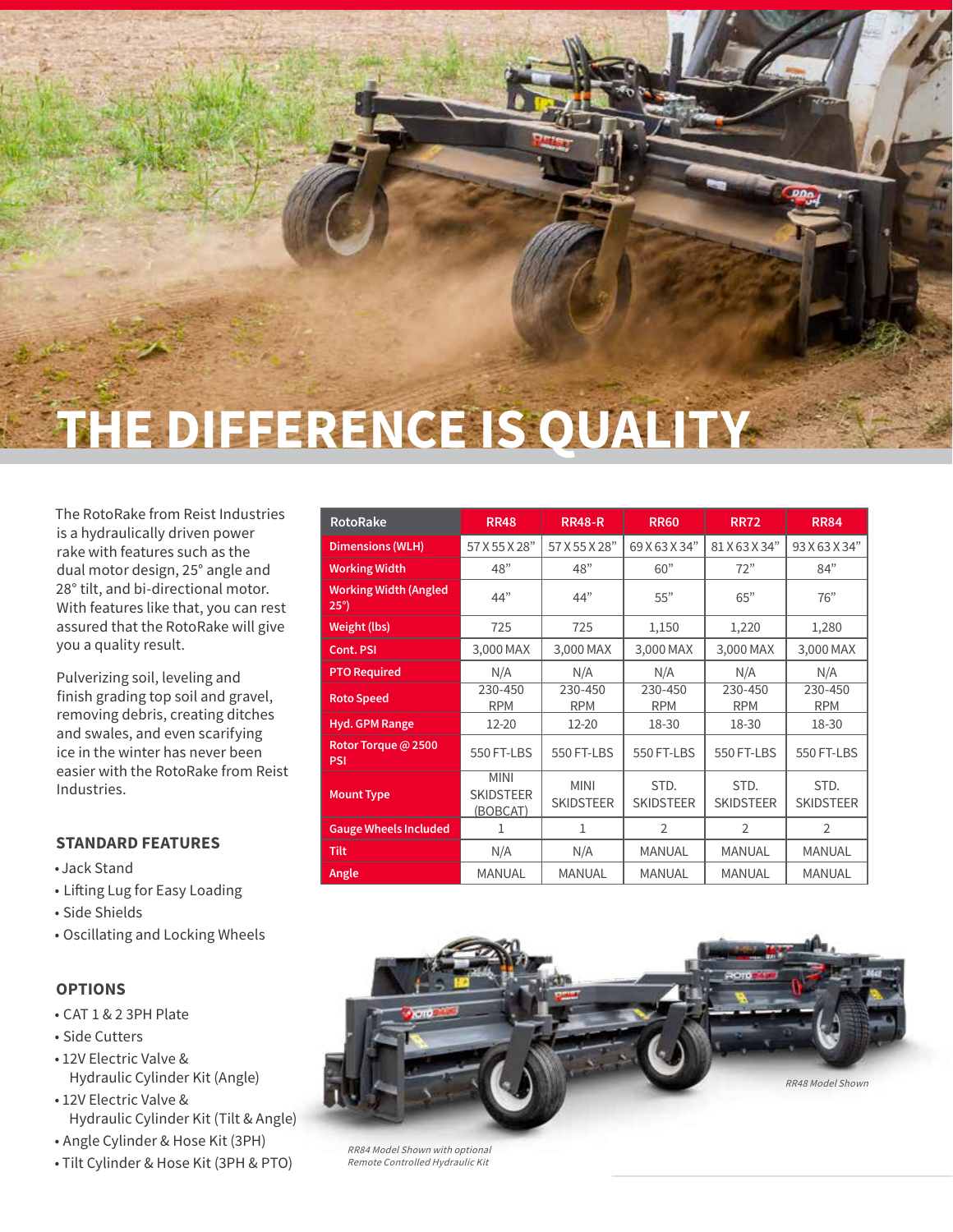

### **BI-DIRECTIONAL ROTOR**

The RotoRake's 10" diameter hydraulic bi-directional rotor allows for operation in both directions, making it easier to clear your land reducing the time needed to start your next pass.



RR84 Model Shown with optional Remote Controlled Hydraulic Kit

## **FLOATING ROTOR DESIGN**

The RotoRake is equipped with dual motors providing up to 40% more torque. The motors connect to the rotor in a unique floating drive design, protecting the motor bearings.



The RotoRake features a manual 25° angle each direction. This makes the RotoRake ideal for both swaling and ditching.



**SIDE CUTTERS** (Optional)

The side cutters provide extra reach beyond the rotor to widen your clearing path, and to start the ditch when ditching. They pin on either the front or back of the RotoRake to face the direction you're traveling.



#### **TUNGSTEN CARBIDE TEETH**

The teeth are made from tough tungsten carbide and are welded to the rotor. To improve their pulverizing ability, the teeth are pointed and hold their edge for years.



**ADJUSTABLE SIDE SHIELDS**

The 2-position adjustable side shields direct material into the rotor and keep material from spilling out over the ends of the rotor leaving you a nice clean swath. When grading, these side shields turn the RotoRake into a box grader.



### **28° TILT**

The RotoRake features a manual 28° tilt. This makes the RotoRake ideal for both swaling and ditching.



**REMOTE-CONTROLLED HYDRAULIC KIT** (Optional)

This hydraulic option for the RotoRake allows you to control the tilt and angle of the RotoRake from within the cab. You can choose either one or both of these options.